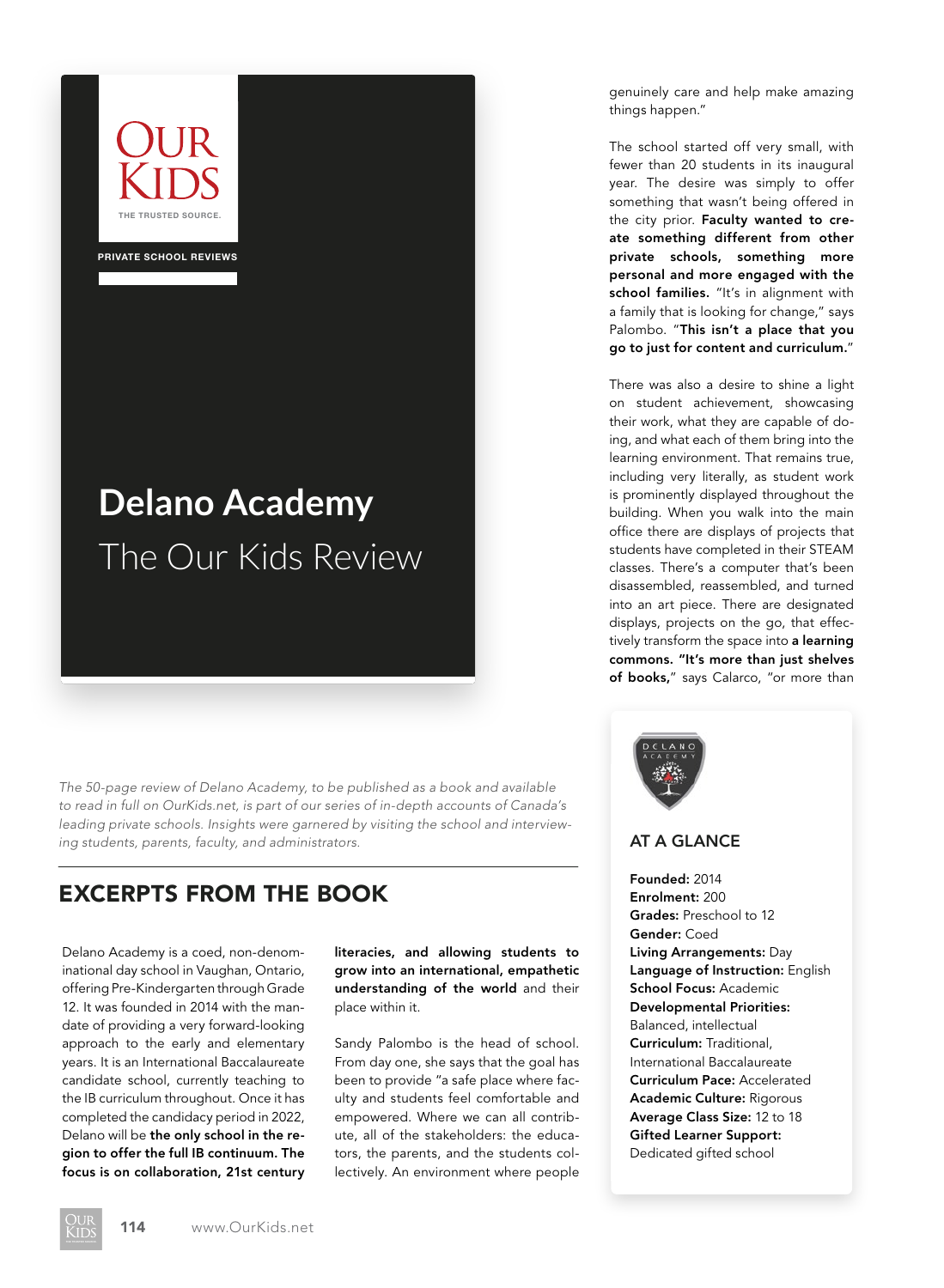just an area for kids to read." There's a women's empowerment area and an area dedicated to Indigenous studies. There are themed displays, as for Black History Month, that are then continued through into the classrooms themselves.

#### ON THE PHYSICAL ENVIRONMENT

The campus is the definition of crisp and clean, both inside and out. Should a school be looking for how to make each classroom distinct, Delano provides a compelling model. The interior design is charming, with lots of delightful design elements and flourishes. As students move through the school, and up through the grade levels, there is a sense of movement between learning spaces.

Since the fall semester of 2021, the school has been divided into two campuses. The North Maple Campus at 2600 Major Mackenzie Drive houses the Prep School, home to the Kindergarten to Grade 3 Primary Years Program. The property was first built in 1865, known for much of its life as Jacob Rupert House or the Round House, though it doesn't readily show its age. It's been so well maintained, it's hard to believe that portions of the building predate Confederation. But it does. The property was first a home, then later served a number of uses, including educational. The building is designated a landmark heritage structure, unique in that it was constructed as an octagon. The shape, popular at the time, was used to maximize heating efficiency while also allowing the rooms to be filled with natural light. All of that works well for Delano. The history of the building meshes well with the school: unique, bright, and stately. The interior spaces are bright, modern, with lots of room for students to move about, engaging in active learning.

### ON ACADEMICS

"We don't go in there teaching just subjects," says teacher Sarah Allibhai. "We go in there teaching them all the life skills, the learner profiles, action, taking action in society." That's reflective of the International Baccalaureate, though underscored doubly here. Students take on projects of their own and work toward executing them. Teachers are very much the guides by their side. "The kids are learning how to learn, how to figure out the answers to the questions they have. You're a facilitator, you're there helping but you're not standing in front of the class." The teacher's role is less about coming in with a detailed lesson plan, each step marked out, but to base lessons on inquiry topics.

Teaching is active, and students tend not to sit for long. They are up and about, moving between groups, writing on the white boards, and interacting, hands on, with manipulables and project materials. Lessons are practical, based in real-world problems and positing real-world solutions. Students are often working on several projects at a time, which keeps them engaged while also building projectand time-management skills.

Were you to visit a classroom on a typical day (outside a pandemic), you'd see the students working together, sharing ideas in small groups, moving about the room. There are rolling chairs, and modular furniture used to accommodate a range of learning styles. One of the

things Allibhai loves about the smaller class sizes is the opportunity to really get personal and to build relationships. "That for me is important," she says, "as opposed to being in a classroom with a lot of students."

#### ON THE SCHOOL'S VALUES

The school culture is something that faculty and administration are very proud of, as well they should be. The school community is small (one parent commented to us that "the school is small, but it is not to be underestimated because its spirit is loud and big!") and a high value is placed on the relationships that students have with their teachers and peers. The school maintains close communication with parents, who themselves feel welcome and included in the life of the school. A parent told us "I can speak to them about anything."

One of the greatest questions you can ever ask an administrator or a member of faculty at school is "What does success mean to you?" and Kelly Ryckman gave one of the best answers we've